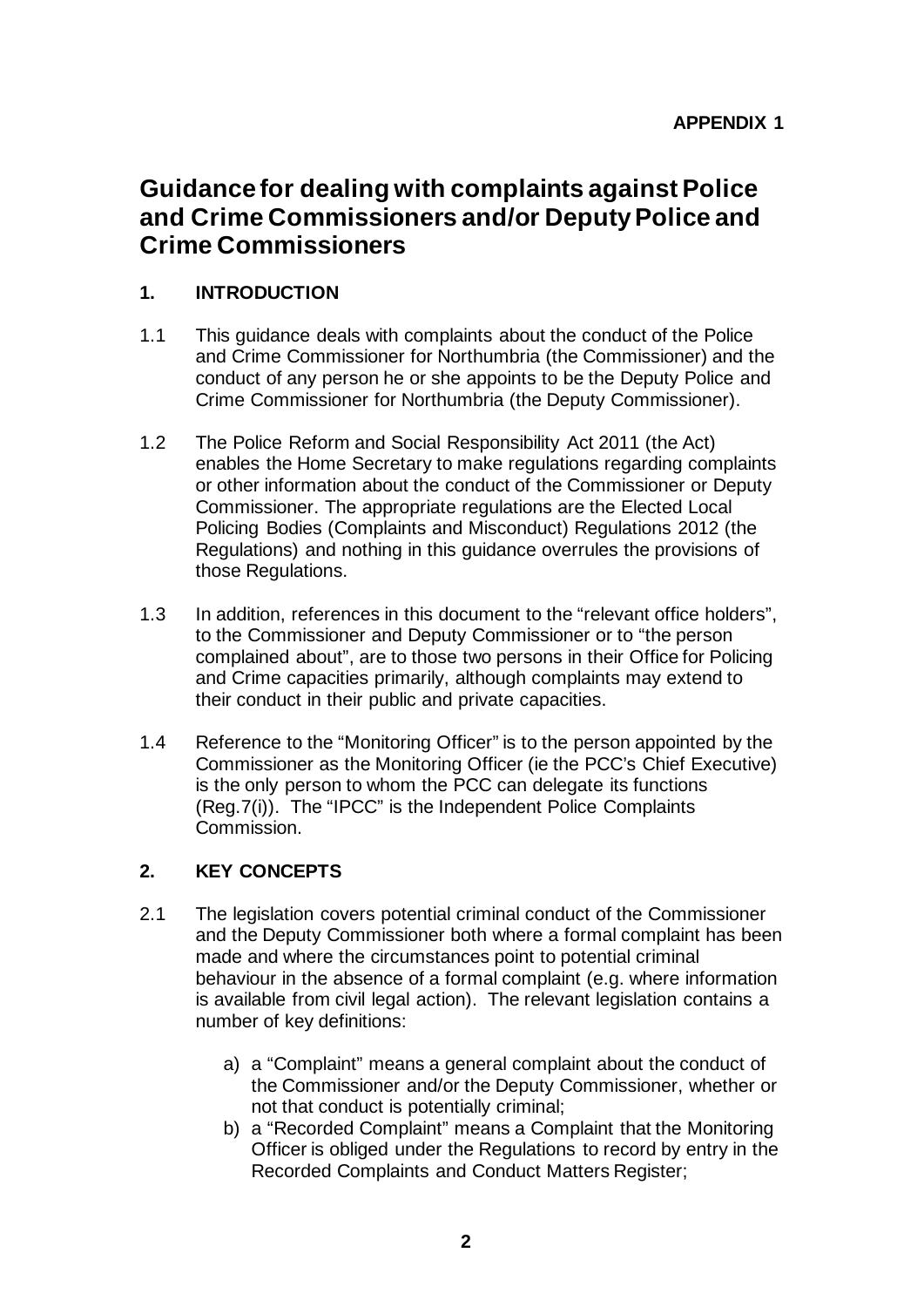- c) a "Conduct Matter" means a matter where there is an indication (whether from the circumstances or otherwise) that the Commissioner and/or Deputy Commissioner may have committed a criminal offence. Conduct Matters can arise without a Complaint being made and must be notified to the IPCC.
- d) A "Serious Complaint" means a Complaint about the conduct of the Commissioner and/or the Deputy Commissioner which constitutes or involves, or appears to constitute or involve, the commission of a criminal offence. Serious Complaints must be notified to the IPCC.

### **3. EVIDENCE THRESHOLD**

- 3.1 Complaints that are or Serious Complaints or which disclose Conduct Matters must be referred by the Monitoring Officer to the IPCC.
- 3.2 It is not the Monitoring Officer's function to investigate or determine whether a crime has been committed: only a court of criminal jurisdiction can definitively rule on the matter. Any investigations related to a potential crime will be undertaken by the IPCC. However, the Monitoring Officer acts as a 'filter' and will decide how a Complaint or other information concerning the conduct of relevant office holders should be classified, handled and dealt with under the Regulations.
- 3.3 In both cases, the Monitoring Officer will consider all the circumstances and relevant information but will make the decision on the basis of evidence that is likely to be substantially below the normal civil law standard of the 'balance of probabilities', noting also that:
	- a) A Conduct Matter only requires there to be an *indication* that a criminal offence may have been committed. A mere assertion, without more, that a criminal offence has been committed is unlikely to suffice. However, an assertion coupled with a fairly low degree of evidence that enough of the necessary elements required to constitute any particular offence are present is likely to be an adequate *indication* of potential criminal conduct, resulting in the matter being referred to the IPCC as a Conduct Matter; and
	- b) A Serious Complaint requires stronger evidence, as the evidence must show that there is conduct that appears to constitute or involve the commission of an offence. Therefore the level of evidence that the necessary elements of a criminal offence are present will be more than for a Conduct Matter but, again, is likely to be much less than required under the normal civil standard.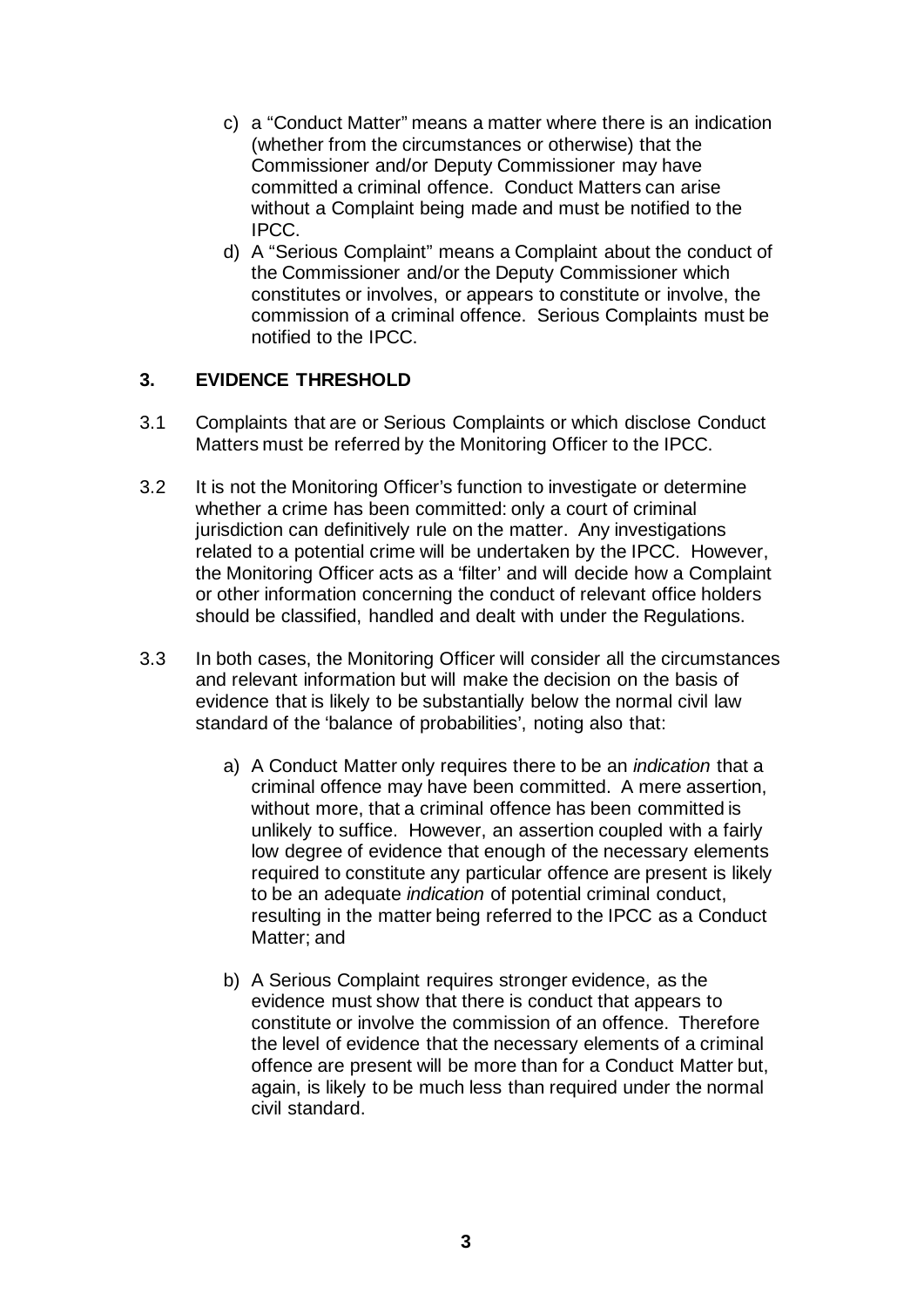### **4. ROLE OF MONITORING OFFICER UNDER THE REGULATIONS**

4.1 The Northumbria Police and Crime Panel ("the Panel") is given specific functions under the Regulations as to the handling and determination of Complaints against a relevant office holder. The Regulations permit the Panel to delegate some or all of these functions to the Monitoring Officer.

#### **5. THE RECORDED COMPLAINTS AND CONDUCT MATTERS REGISTER**

5.1 The Monitoring Officer will establish a formal register ("the Recorded Complaints and Conduct Matters Register") for the purposes of recording Complaints and Conduct Matters under the Regulations. This Register will take the form of an electronic database within which to record all key details pertaining to a Complaint including the date received, the complainant, a summary of the complaint/the category into which it falls (Conduct Matter, Serious Complaint or other Recorded Complaint), the date on which it was recorded, an indication of intended action on the Complaint and any other information deemed relevant. (A Complaint or Conduct Matter entered into the Register is a "Recorded Complaint" or "Recorded Conduct Matter" for the purposes of this Guidance and the Regulations.)

## **6. CONDUCT MATTERS**

- 6.1 For the purposes of the Regulations, a "Conduct Matter" is a matter where there is an indication (whether from the circumstances or otherwise) that a relevant office holder may have committed a criminal offence in England or Wales or, although committed elsewhere, it is an offence triable in England or Wales.
- 6.2 A Complaint does not need to have been made for a Conduct Matter to arise and to be dealt with under the Regulations.
- 6.3 A Conduct Matter must be recorded by the Monitoring Officer, and entered into the Recorded Complaints and Conduct Matters Register, where either:
	- a) the Monitoring Officer is notified that civil proceedings against a relevant officer holder have been or are likely to be brought by a member of the public and which appear to involve or would involve a Conduct Matter; or,
	- b) a Conduct Matter comes to the Monitoring Officer's or the Police and Crime Panel's attention in any other case.
- 6.4 However, if the Monitoring Officer is satisfied that either of the following exceptions apply it is not necessary to record a Conduct Matter: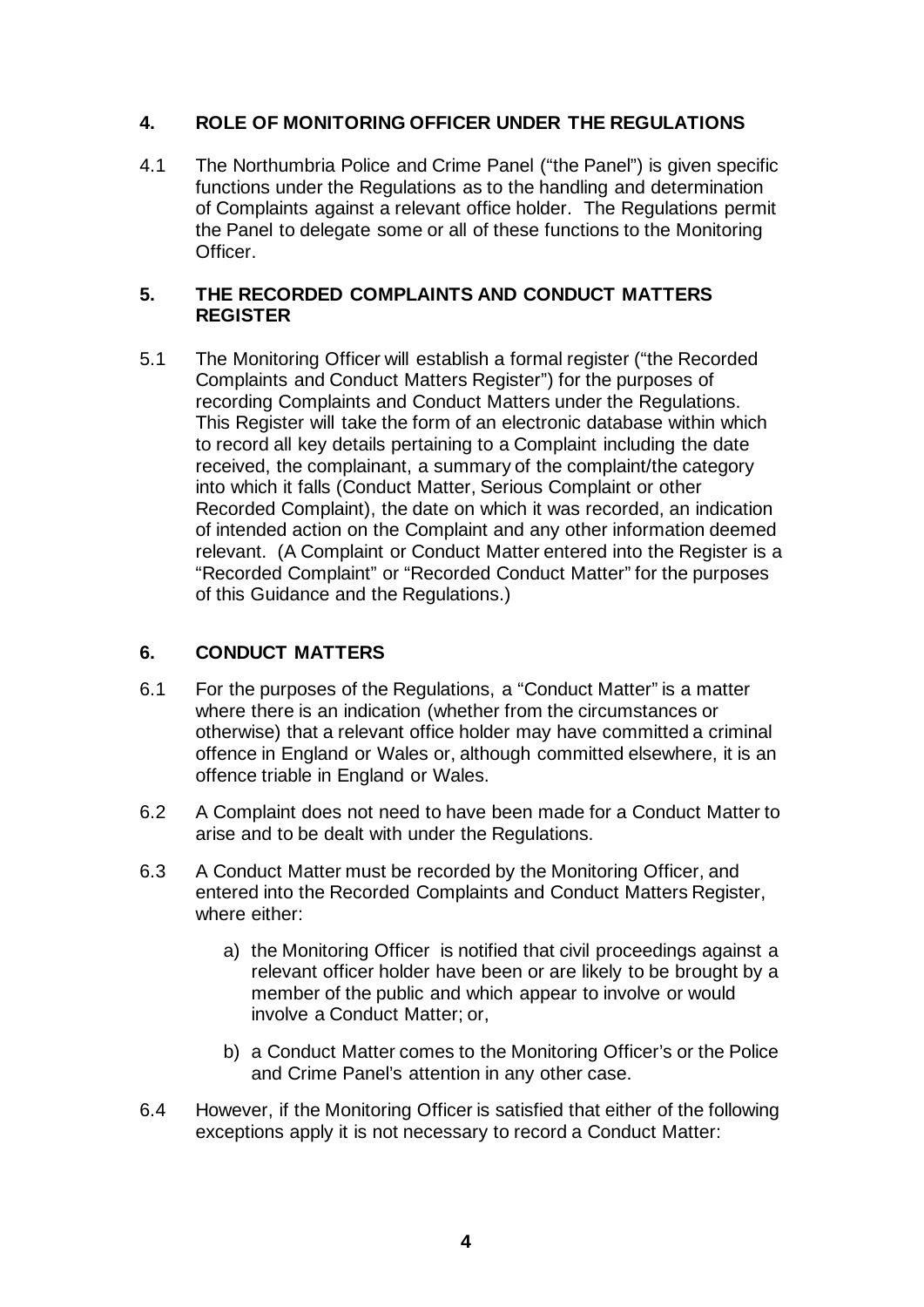- a) the matter has already been recorded as a Complaint under regulation 9(5) of the Regulations (i.e. as a Recorded Complaint); or
- b) the matter has been, or is already being, dealt with by means of criminal proceedings against the relevant office holder: this will normally be the case where the Police have formally charged the person with a criminal offence or an information alleging an offence has been laid before a magistrates' court .
- 6.5 If the IPCC becomes aware of a Conduct Matter which has not been recorded by the Monitoring Officer on behalf of the Panel then the IPCC may direct the Panel to record the matter and it must do so.

#### **7. CONDUCT MATTERS OCCURRING OUTSIDE ENGLAND AND WALES**

- 7.1 The PCC and/or DPCC are under an individual duty to notify the Monitoring Officer of any allegation, investigation or proceedings in relation to their conduct which would otherwise be a Conduct Matter under the Regulations were it not for the fact that the conduct in question did not occur in England or Wales. If the Monitoring Officer receives such a notification from the PCC and/or DPCC then he or she shall handle it in whatever manner (if any) that the Monitoring Officer thinks fit.
- 7.2 Accordingly, by no later than the end of the day following the day on which the investigation, allegation or proceedings (as above) comes to their attention, the PCC and/or DPCC shall notify the Monitoring Officer in writing of the matter.
- 7.3 This obligation applies to conduct within England and Wales that took place before 22 November 2012 or before the person who is the PCC was elected to that office (if after the PCC elections on 15 November 2012) or the person appointed as DPCC was appointed to that office.

### **8. MAKING OF COMPLAINTS ABOUT THE PCC/DPCC**

- 8.1 A member of the public may complain (make a Complaint) about the conduct of a relevant office holder to the following people or organisations, although, except in the case of alleged criminal conduct, complaints are to be encouraged to be made direct to the PCC's Monitoring Officer:
	- a) The PCC's Monitoring Officer;
	- b) The Police and Crime Panel;
	- c) The Independent Police Complaints Commission (the IPCC);
	- d) The Office of the Police and Crime Commissioner (the OPCC);
	- e) A Chief Officer of Police;
	- f) The relevant office holder: the PCC and/or the DPCC direct.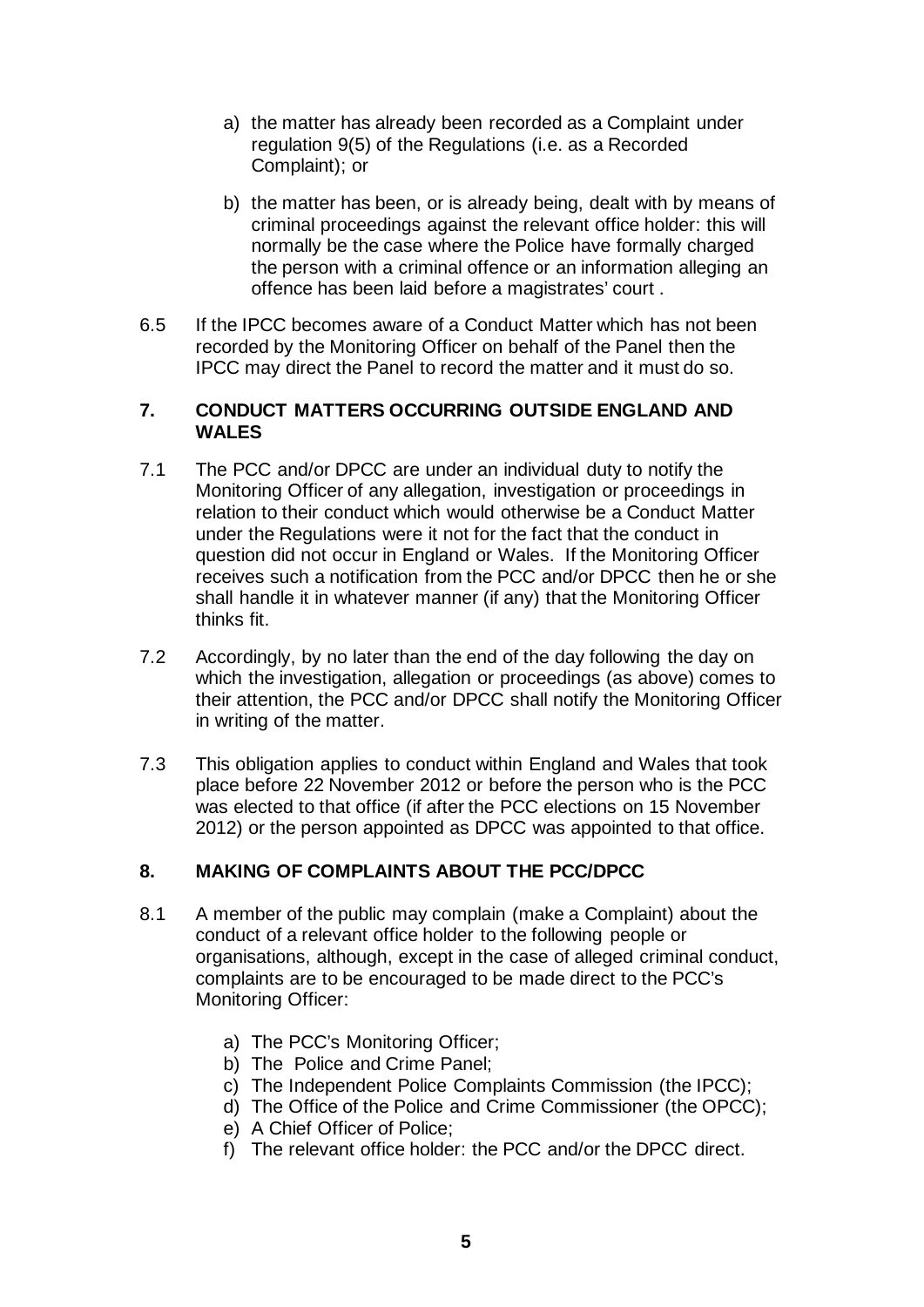- 8.2 Any Complaint from a member of the public can be sent to the Monitoring Officer in the following ways:
	- a) By email: [enquiries@northumbria-pcc.gov.uk](mailto:enquiries@northumbria-pcc.gov.uk)
	- b) By telephone (at any time): 0191 4332100
	- c) By post: Monitoring Officer (PCC/DPCC complaints), Office of the Police and Crime Commissioner for Northumbria, Legal and Corporate Services, Civic Centre, Gateshead, NE8 1HH

### **9. RECIPIENTS' DUTIES ON RECEIPT OF COMPLAINT**

#### 9.1 **Direct complaints to the PCC's Monitoring Officer**

- 9.1.1 The Monitoring Officer has a duty to ensure that the Police and Crime Panel is kept informed of matters relating to the conduct of the PCC or DPCC which might give rise to a complaint and to provide the IPCC, its staff or persons appointed by the IPCC under Regulation 19, with all such assistance as it or they reasonably require for the purposes of, or in connection with, an investigation.
- 9.1.2 Where the Monitoring Officer considers that an oral or written Complaint requires further information or detail in order for him to properly consider it under the Regulations, he may ask the complainant to provide such detail.
- 9.1.3 The Monitoring Officer will consider the Complaint, and whether to record it and (if so) how the Recorded Complaint is to be dealt with under the Regulations (see below).

#### 9.2 **Direct Complaints to the PCC and DPCC and preservation of evidence**

- 9.2.1 Where a Complaint is made directly to the PCC and/or DPCC then both are under a statutory duty to take all such steps as appear to them to be appropriate for obtaining and preserving evidence in relation to the conduct in question, both initially and from time to time after that. (In discharging this duty they shall take such steps as a reasonable person would consider appropriate in the circumstances to obtain and preserve evidence, and in any event shall comply with any requests of the Monitoring Officer.)
- 9.2.2 By not later than the end of the day following the day on which the Complaint was made to them, the PCC and/or DPCC must notify the Monitoring Officer in writing of the matter of the Complaint and provide details of the steps they have taken to preserve evidence relating to the conduct in question, including its location and in whose custody it is .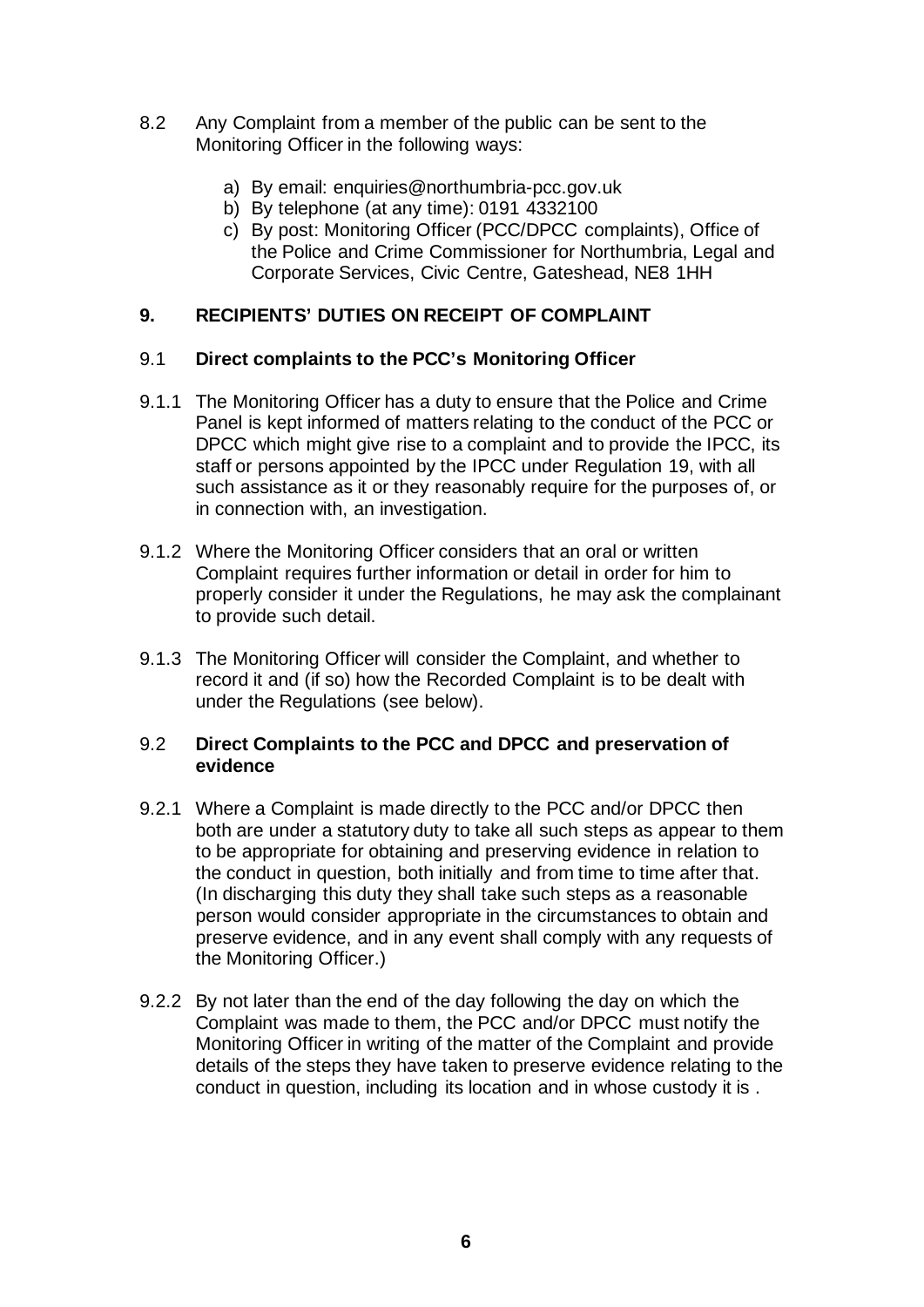### 9.3 **Direct complaints to the Police and Crime Panel**

9.3.1 Any Complaint addressed to the Northumbria Police and Crime Panel or any member of it or the Panel's secretariat should be immediately directed by the recipient to the Monitoring Officer, along with any other available information that is relevant to the Complaint, in accordance with the Regulations.

#### 9.4 **Direct complaints to the police**

9.4.1 Where a Complaint is made to a Chief Officer of Police, it is the duty of the Chief Officer of Police to give notification of the Complaint to the Monitoring Officer.

#### 9.5 **Direct complaints to the IPCC**

9.5.1 When a Complaint is made to the IPCC, it is the duty of the IPCC to notify the Monitoring Officer, unless the IPCC considers that there are exceptional circumstances to justify the notification not being given.

#### **10. MONITORING OFFICER'S DUTIES TO OBTAIN AND PRESERVE EVIDENCE**

- 10.1 When a Complaint comes to the attention of the Monitoring Officer, the Monitoring Officer is under a duty to secure that all steps as are appropriate are taken for obtaining and preserving evidence in relation to the conduct in question, both initially and from time to time after that. It is not the Monitoring Officer's role to investigate matters and it is likely that before taking steps to obtain or preserve evidence he will normally consult the IPCC. The IPCC may also give the Monitoring Officer and for the relevant officer holder (s) directions for obtaining and preserving evidence.
- 10.2 Accordingly the Monitoring Officer may make formal requests of any of the following persons to take such steps as the Monitoring Officer considers are expedient or necessary for obtaining and preserving evidence in relation to the conduct in question, both initially and from time to time after that, including requests that steps are taken concerning the disposition of the property and resources of the PCC (such as its buildings, assets, equipment, supplies, accounts, records, information, electronic data etc in their widest sense and whether located at the PCC's office or not) or other persons:
	- a) The PCC and/or DPCC;
	- b) The Police and Crime Panel;
	- c) Any employee of the Office of the Police and Crime Commissioner; and
	- d) Any person or organisation having a current or past contractual relationship with the PCC and/or DPCC or in receipt of a grant from either them.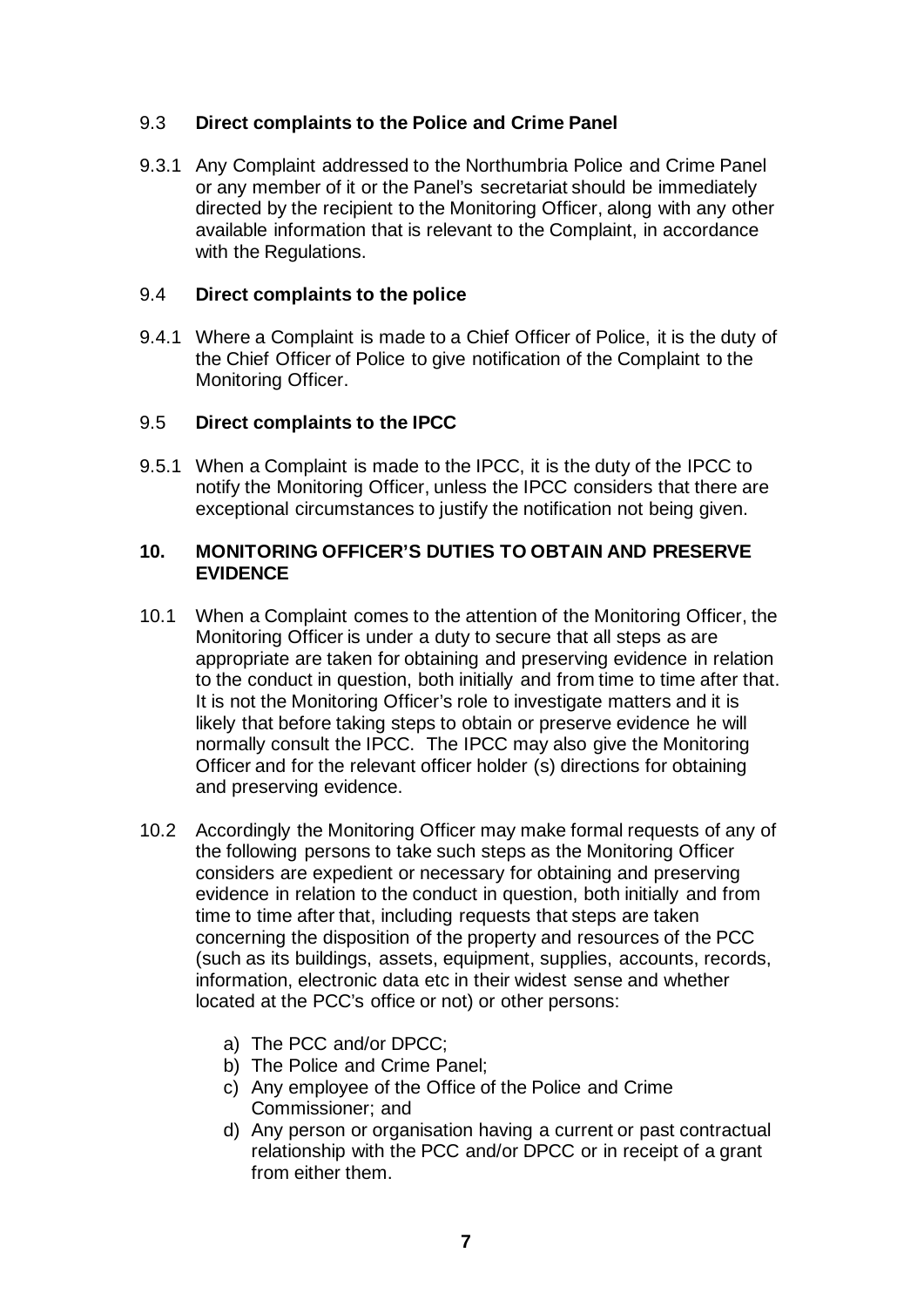- 10.3 A person given a direction by the Monitoring Officer under this Guidance shall comply with it in full and generally co-operate with the Monitoring Officer in the discharge of his statutory duties under the Regulations.
- 10.4 Such persons shall also permit access to, and render possession of, any evidence relating to the conduct complained about as is in their possession, custody or control to the Monitoring Officer in accordance with his instructions.
- 10.5 The Monitoring Officer shall inform the Panel of any instances where there has been a complete or partial failure by any person or organisation to comply with any request regarding evidence.

#### **11. MONITORING OFFICER'S DUTIES ON NOTIFICATION OF A COMPLAINT**

- 11.1 The Monitoring Officer will record a Complaint unless he/she is satisfied that any of the following exceptions apply, in which case it is not necessary to record the Complaint (in whole or in part):
	- a) if it has been or is currently being dealt with by criminal proceedings: this will normally be the case where the Police have formally charged the person complained about or an information alleging an offence has been laid before a magistrates' court;
	- b) the Complaint has been withdrawn; or
	- c) if the Monitoring Officer does not consider it to indicate (whether from the circumstances or otherwise) that the PCC or DPCC may have committed a criminal offence.
- 11.2 If not recorded in the Register, the Monitoring Officer will notify the Complainant of the decision not to record the Complaint and, therefore, to take no action upon it, and will explain the grounds on which that decision was made, whether in relation to whole or part of the Complaint.
- 11.3 If recorded (in whole or part) the Monitoring Officer will notify the Complainant of that fact and provide information about the next steps to be taken in relation to the Complaint. The Monitoring Officer will also inform the Office of the Police and Crime Commissioner and, where a Complaint is recorded, provide such details as he/she thinks appropriate of the Recorded Complaint.

### **12. TAKING NO ACTION ON A RECORDED COMPLAINT**

12.1 If the Monitoring Officer considers that a Recorded Complaint (which is not one that otherwise must be referred to the IPCC) is one in respect of which no action should be taken, or it falls within the categories set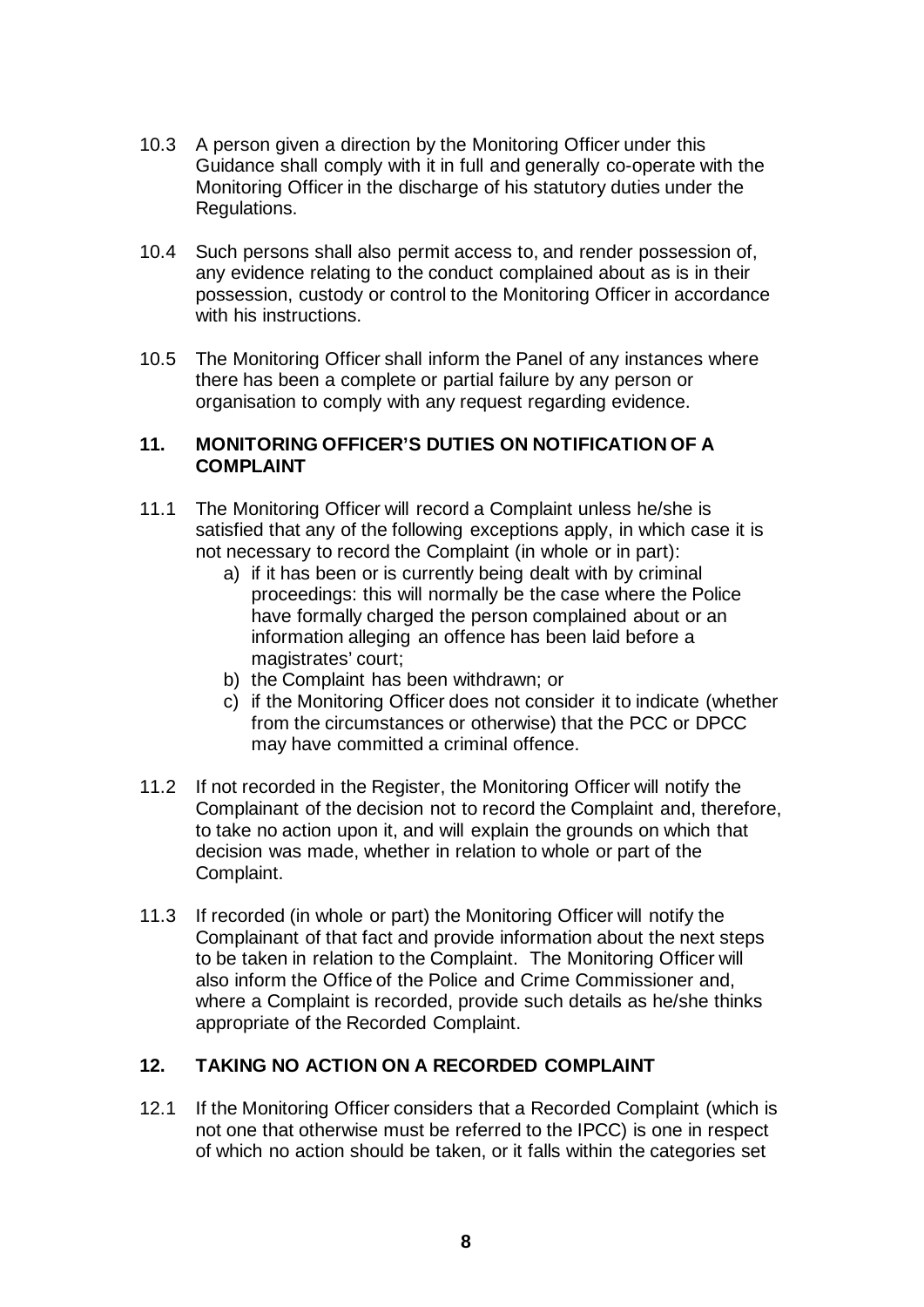out below, then the Monitoring Officer may handle the Recorded Complaint in whatever manner he thinks fit.

- 12.2 The types of Recorded Complaint that may be dealt with in this way are:
	- a) Where more than twelve months have elapsed since the incident and there is no reason for the delay, or injustice would be caused by it;
	- b) The matter has already been the subject of a Complaint;
	- c) The Complaint is anonymous;
	- d) The Complaint is vexatious, oppressive or otherwise an abuse of the procedures; or
	- e) The Complaint is repetitious.
- 12.3 A "repetitious Complaint" (above) is one which is the same or substantially the same as a previous Complaint, or concerns the same conduct as a previous conduct matter, contains no fresh allegations which affect the account of the conduct complained of,and no fresh evidence (being evidence not reasonably available at the time the previous complaint was made and in respect of which a previous determination or withdrawal of complaint has been made).
- 12.4 The Monitoring Officer must notify the Complainant that he has decided to handle the Recorded Complaint by taking no further action.

#### **13. REFERRAL OF RECORDED COMPLAINTS AND RECORDED CONDUCT MATTERS TO THE IPCC**

- 13.1 The Monitoring Officer must refer the following to the IPCC:
	- a) All Recorded Conduct Matters;
	- b) All Serious Complaints (i.e. a complaint that constitutes or involves or appears to constitute or involve, the commission of a criminal offence)
	- c) Any Serious Complaint or Recorded Conduct Matter where the IPCC has called it in (see below).

# 13.2 **Call-in by IPCC**

13.2.1 The Monitoring Officer must refer a Recorded Complaint or Conduct Matter to the IPCC if he is notified that that the IPCC itself requires the Complaint or Conduct Matter to be referred to the IPCC. (In the event that the Police and Crime Panel were to withdraw its delegation to the Monitoring Officer the IPCC can require the Panel, via the Monitoring Officer, to refer a Complaint to it.)

# 13.3 **Referral**

13.3.1 Where a Recorded Complaint or Recorded Conduct Matter is to be referred to the IPCC then the Monitoring Officer shall do so as soon as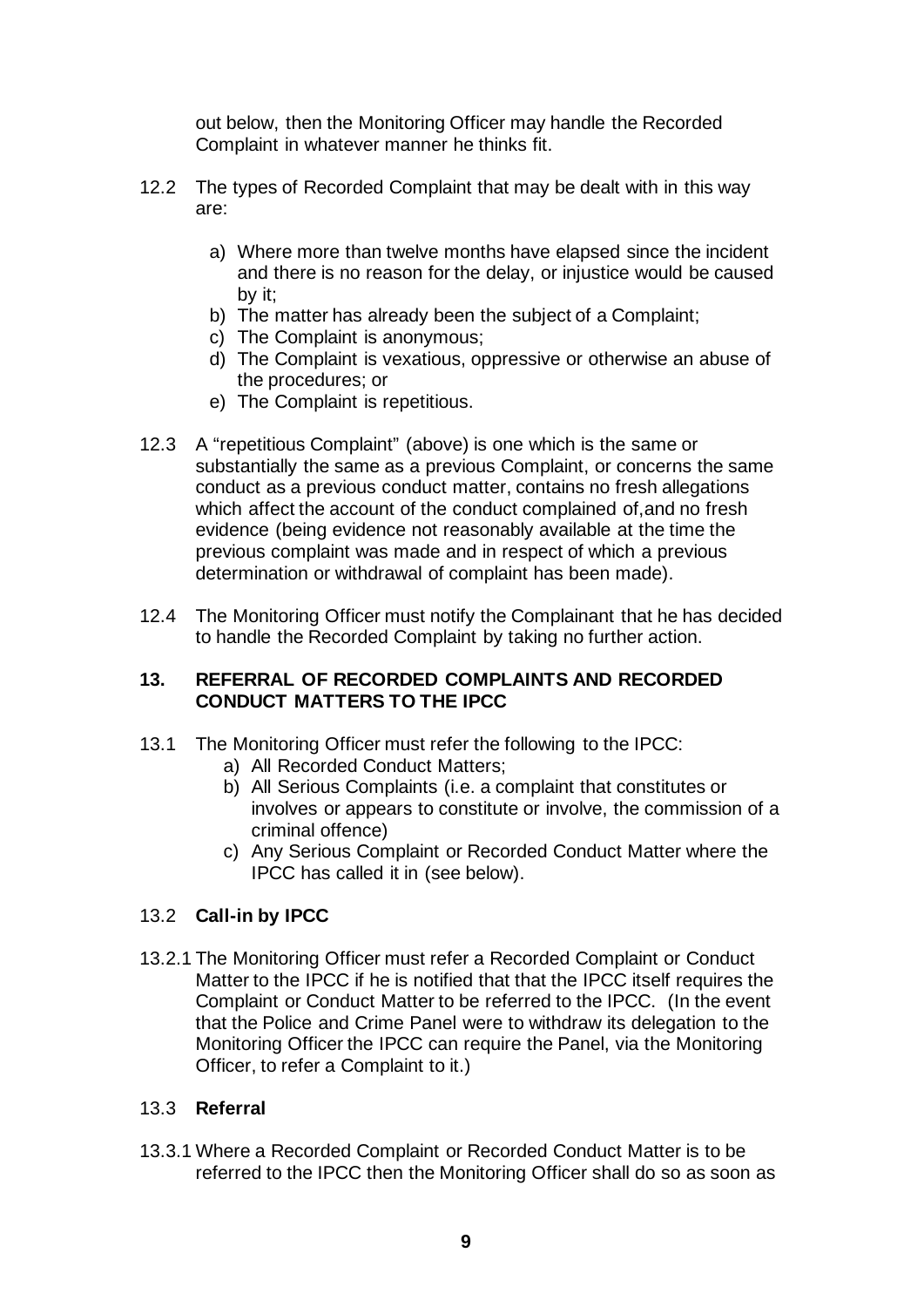is practicable, and in any event not later than the end of the day following the day on which it becomes clear to the Monitoring Officer that the Complaint or Conduct Matter is one that should be referred to the IPCC. The details in the Register will be made available to the IPCC together with such other information as the Monitoring Officer considers appropriate.

13.3.2 On referring a Recorded Complaint or Conduct Matter to the IPCC, the Monitoring Officer must notify the Complainant and the person complained about of the referral, unless it appears to the Monitoring Officer that notifying the PCC or DPCC might prejudice a possible future investigation.

#### 13.4 **Referral-back**

- 13.4.1 Where the IPCC determines that it is not necessary for it to investigate a Recorded Complaint, it may refer the Complaint back to the Monitoring Officer who must deal with the referral in accordance with the Resolution of Complaints section below. The IPCC will notify the Complainant and the PCC or DPCC complained against about this decision.
- 13.4.2 The IPCC, where it determines that it is not necessary for it to investigate a Recorded Conduct Matter, may refer the matter back to the Monitoring Officer who may deal with it in any matter that the Monitoring Officer thinks fit. The IPCC will notify the PCC or DPCC complained against about this decision.

#### **14. OTHER MATTERS** - **CIVIL PROCEEDINGS AGAINST THE PCC OR DPCC**

- 14.1 Civil proceedings brought against the Office of the Police and Crime Commissioner, the PCC and/or DPCC that are notified to the Monitoring Officer, or which he considers are likely to be brought, and which appear to the Monitoring Officer to involve a Conduct Matter as regards that relevant office holder are potentially recordable as a Conduct Matter by the Monitoring Officer under the Regulations. A Conduct Matter will not be recorded if the Monitoring Officer is satisfied that it has already been recorded as a Complaint or has been or is currently being dealt with by criminal proceedings against the person to whose conduct the matter relates.
- 14.2 Civil proceedings (as above) *involve* a Conduct Matter if they relate to a Conduct Matter or they are proceedings that relate to a matter in relation to which a Conduct Matter, or evidence of a Conduct Matter, is or may be relevant. As mentioned earlier, the Monitoring Officer will consider all the circumstances but may make such a decision as to whether a Conduct Matter is present on the basis of evidence that is below the normal civil standard of proof.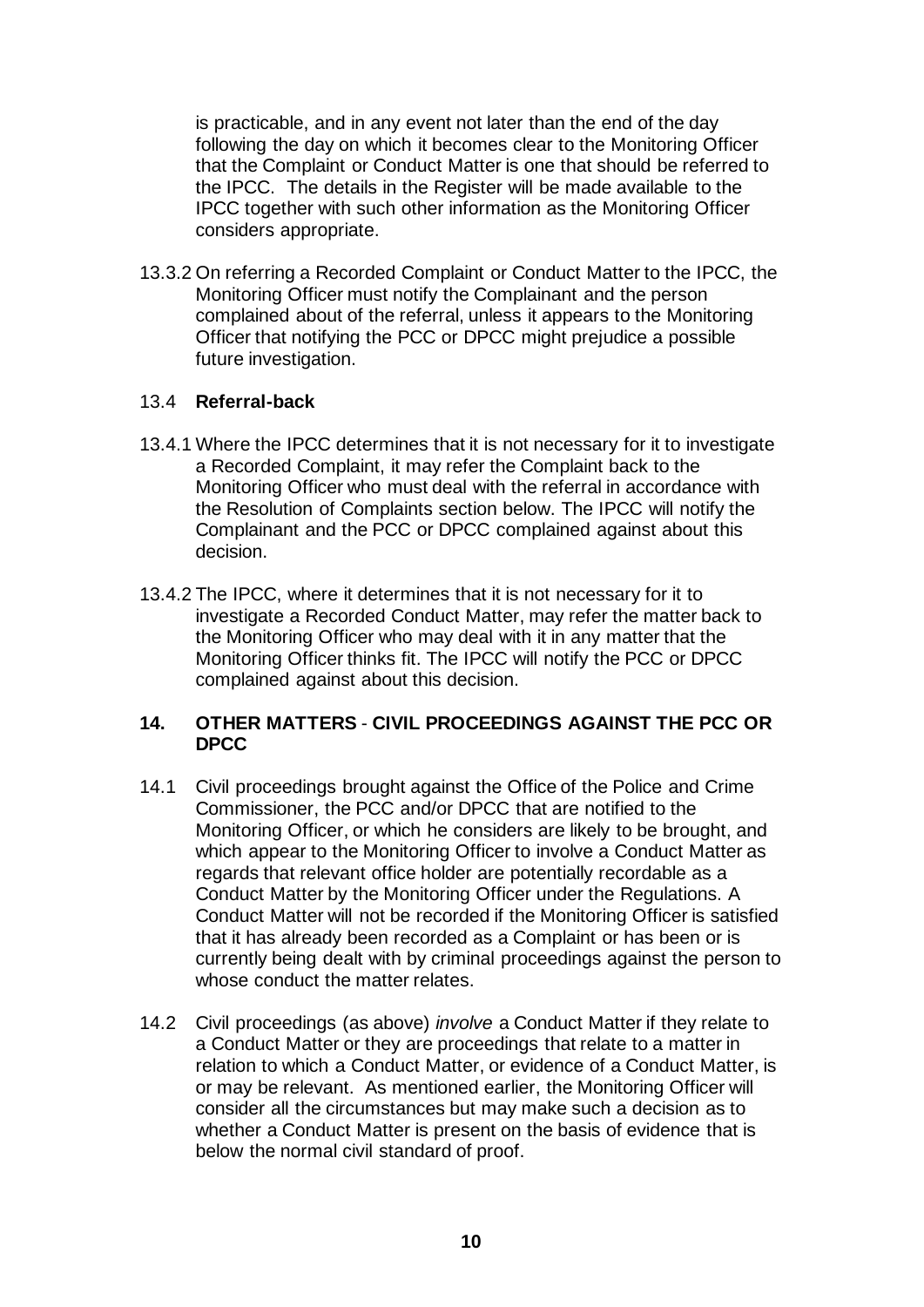- 14.3 In order to enable the Monitoring Officer to discharge his duties under the Regulations, the PCC, DPCC, the Head of Paid Service, every OPCC employee and any counsel, solicitor or legal or other advisor instructed or retained by them are required, as soon as reasonably practicable, to notify the Monitoring Officer and provide written details of the proceedings in question whenever:
	- a) the PCC and/or DPCC is the defendant to or an interested party in legal proceedings; or
	- b) the OPCC is such a defendant or interested party.
- 14.4 Such persons are expected generally to cooperate with the Monitoring Officer in the discharge of his/her statutory duties under the Regulations (Reg. 11) to such extent as is not inconsistent with any legal professional privilege or obligation of confidence.

#### **15. WITHDRAWAL OF COMPLAINTS**

- 15.1 If the Monitoring Officer receives a notification that the complainant wishes to withdraw their Complaint, signed either by them or their solicitor or other acting on their behalf, then the Regulations shall cease to apply to the Complaint, subject to the following provisions of this guidance:
	- a) If the Recorded Complaint is with the IPCC, the Monitoring Officer must notify the IPCC that he/she has recorded the withdrawal of the complaint; or
	- b) in the case where the IPCC has referred the Recorded Complaint to the Monitoring Officer, the Monitoring Officer must consider whether it is in the public interest for the Complaint to be treated as a conduct matter (notwithstanding the complaint's withdrawal) and shall notify the IPCC accordingly.
- 15.2 In respect of a Recorded Complaint which has not been notified to the IPCC, the Monitoring Officer must determine whether it is the public interest for the Complaint to be treated as a Conduct Matter despite the Complainant's withdrawal of it. The Monitoring Officer shall notify the PCC or DPCC complained about of the recording of a withdrawal of the Recorded Complaint and whether he/she has decided to treat it as a Recorded Conduct Matter notwithstanding, and shall amend the Register accordingly.
- 15.3 The IPCC, on receiving notification of withdrawal from the Monitoring Officer of a Recorded Complaint referred to it, shall determine whether it is in the public interest for the Complaint to be treated as a Recorded Conduct Matter and notify the Monitoring Officer, who shall notify the Complainant and amend the Register accordingly .
- 15.4 The Regulations also contain provisions for contacting the Complainant if they indicate they wish to withdraw their Recorded Complaint, but have not signed the withdrawal request.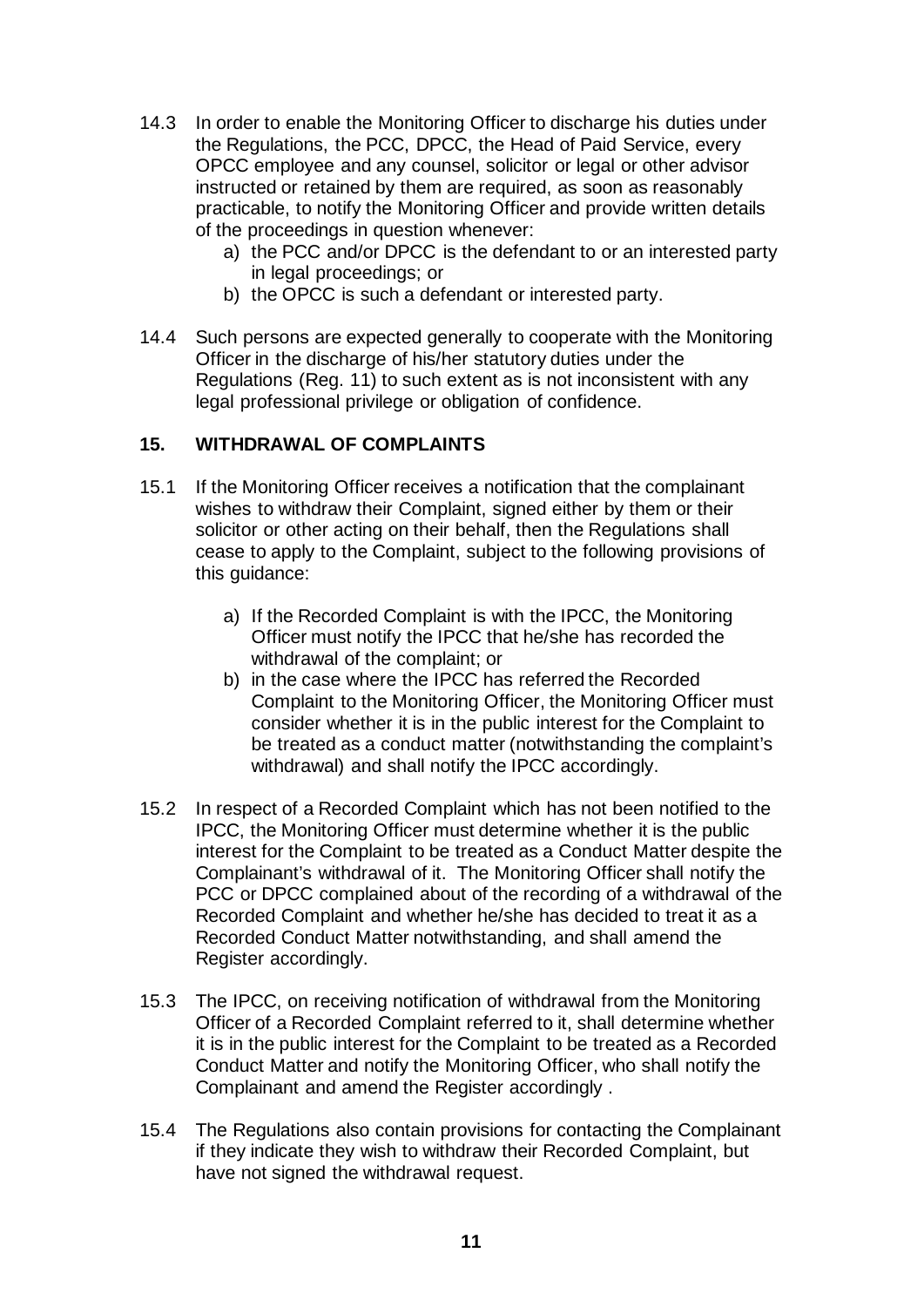15.5 If the IPCC refers back to the Monitoring Officer a matter that was referred to the Monitoring Officer under this guidance, it shall be dealt with, in the case of a Recorded Complaint in accordance with the guidance on Resolution of Complaints below, and in the case of a Recorded Conduct Matter in such manner as the Monitoring Officer may determine.

### **16. RESOLUTION OF COMPLAINTS**

### 16.1 **Informal resolution**

16.1.1 Informal resolution may include the appointment of a Deputy Monitoring Officer to secure the informal resolution of the Complaint. Procedures for informal resolution shall not include a formal investigation of the Complaint in accordance with the PCC's ethical standards regime but documents in relation to the Complaint and meetings with the person complained against may be requested.

#### 16.2 **Generally**

- 16.2.1 In attempting to secure resolution of the Complaint, the Monitoring Officer will consider whether further information/clarification/explanation is required and/or whether any actions are required.
- 16.2.2 Where it appears to the Monitoring Officer that a Recorded Complaint against the PCC and/or DPCC had in fact already been satisfactorily dealt with at the time it was brought to their notice, the Monitoring Officer may, subject to any further representations, treat it as having been resolved. The Monitoring Officer shall, prior to making a final decision that a Complaint has already been resolved, give the complainant and the person complained against an opportunity to comment on the proposed decision.
- 16.2.3 Where the person complained against chooses not to comment on the Complaint, the Monitoring Officer shall record this fact in writing.

### 16.3 **Apologies**

16.3.1 The Monitoring Officer may seek informally to resolve a complaint by securing an apology from the PCC or DPCC to the Complainant, either directly or indirectly. The Monitoring Officer shall not, however, tender on behalf of the person complained against an apology for his conduct unless the person complained against has agreed to issue the apology.

### 16.4 **Final steps where informal resolution**

16.4.1 Where a Recorded Complaint has been subjected to informal resolution, the Monitoring Officer shall as soon as practicable make a